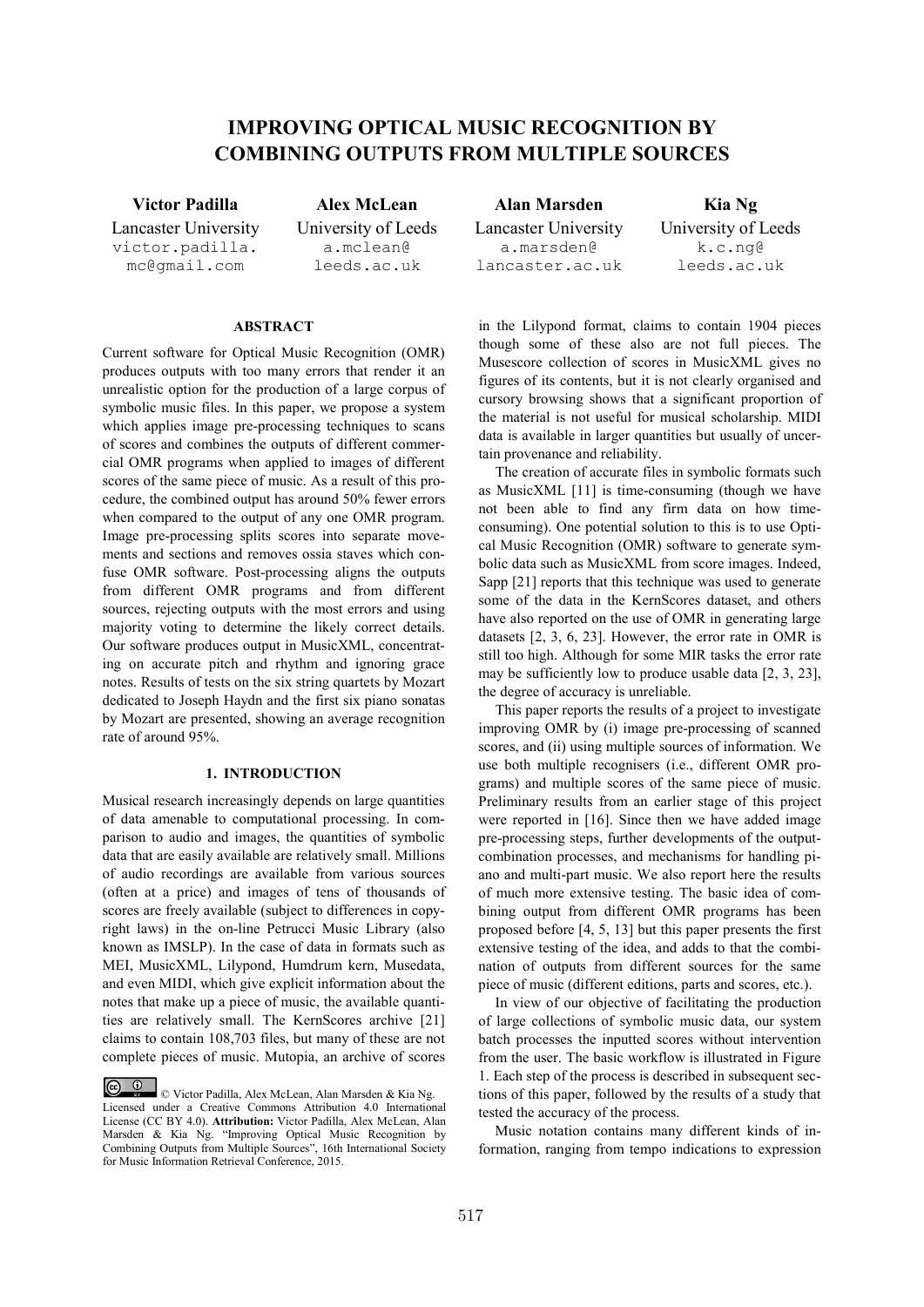markings, and to individual notes. The representation varies in both score and symbolic music data formats. In this study we assume the most important information in a score to be the pitch and duration of the notes. Therefore, we have concentrated on improving the accuracy of recognition of these features alone. Grace notes, dynamics, articulation, the arrangement of notes in voices, and other expression markings, are all ignored. However, when a piece of music has distinct parts for different instruments (e.g., a piece of chamber music) we do pay attention to those distinct parts. For our purposes, a piece of music therefore consists of a collection of "parts", each of which is a "bag of notes", with each note having a "pitch", "onset time" and "duration".

Broadly speaking, we have been able to halve the number of errors made by OMR software in recognition of pitches and rhythms. However, the error rate remains relatively high, and is strongly dependent on the nature of the music being recognised and the features of the inputted score image. We have not tested how much time is required to manually correct the remaining errors.

#### **2. BACKGROUND**

# **2.1 Available Score Images**

In the past it was common for research projects to scan scores directly. For example, in [2, 3], pages were scanned from the well-known jazz 'Fake Book'. Now, however, many collections of scans are available on-line. The largest collection is the Petrucci Music Library (also called IMSLP), $<sup>1</sup>$  which in April 2015 claimed to contain</sup> 313,229 scores of 92,019 works. Some libraries are placing scans of some of their collections on-line and some scholarly editions, such as the Neue Mozart Ausgabe  $(NMA)<sup>2</sup>$  are also available on-line. Scores available online are usually of music which is no longer in copyright, and date from before the early twentieth century.

Most of these scans are in PDF format and many are in binary images (one-bit pixels). Resolution and qualities of the scans varies.

## **2.2 OMR Software**

Eight systems are listed in a recent survey as 'the most relevant OMR software and programs' [18]. Of these we found four to be usable for our purpose: Capella-Scan 8.0, SharpEye 2.68, SmartScore X2 Pro and PhotoScore Ultimate 7. <sup>3</sup> All four pieces of software produce output in MusicXML format [11]. They differ in the image formats which they take as input, and also in whether they can take multiple pages as input. The lowest common denominator for input is single-page images in TIFF format.

Although our objective was not to evaluate the different OMR programs, we did find that the programs differed considerably in their accuracy when applied to different music. No one OMR program was consistently better than the rest. An indication of the differences between them is given in the results section below.

# **3. OUR MULTIPLE-OMR SYSTEM FOR IMPROVED ACCURACY**



**Figure 1**. Basic workflow of the proposed system.

#### **3.1 Image Pre-Processing**

As stated above, the common required input for the OMR programs is single-page TIFF images. The first steps in the image pre-processing are therefore to split multiplepage scores into individual pages, and to convert from PDF, which is the most common format used for downloadable score images, including those from IMSLP.

The other pre-processing steps depend on the detection of staves in the image. In general we use the Miyao [14] staff finding method as implemented in the Gamera software,<sup>4</sup> which locates equally spaced candidate points and links them using dynamic programming. This method did not perform well at detecting short ossia staves. For this we applied the Dalitz method (in class StaffFinder\_dalitz) from the same library  $[9]$ .<sup>5</sup>

Further processing is required to recognise systems in the images. Contours are detected using the findContours function [22] of the OpenCV library for computer vision,<sup>6</sup> with those containing staves marked as systems. Each of the remaining contours are then assigned to the nearest system, looking for the largest bounding box overlap, or simply the nearest system on the y-axis.

None of the OMR programs used handled divisions between movements properly: the music in an image was always assumed by the software to be a single continuous

opency.org

www.imslp.org

dme.mozarteum.at

www.capella.de, www.visiv.co.uk, www.musitek.com, www.sibelius. com/products/photoscore The other four listed by Rebelo et al. are ScoreMaker (cmusic.kawai.jp/products/sm), which we found to be available only in Japanese, Vivaldi Scan, which appears to have been withdrawn from sale, Audiveris (audiveris.kenai.com), open-source software which we found to be insufficiently robust (version 5 was under development at the time of this project), and Gamera (gamera.informatik.hsnr.de), which is not actually an OMR system but instead a toolkit for image processing and recognition.

 <sup>4</sup> gamera.informatik.hsnr.de

music-staves.sf.net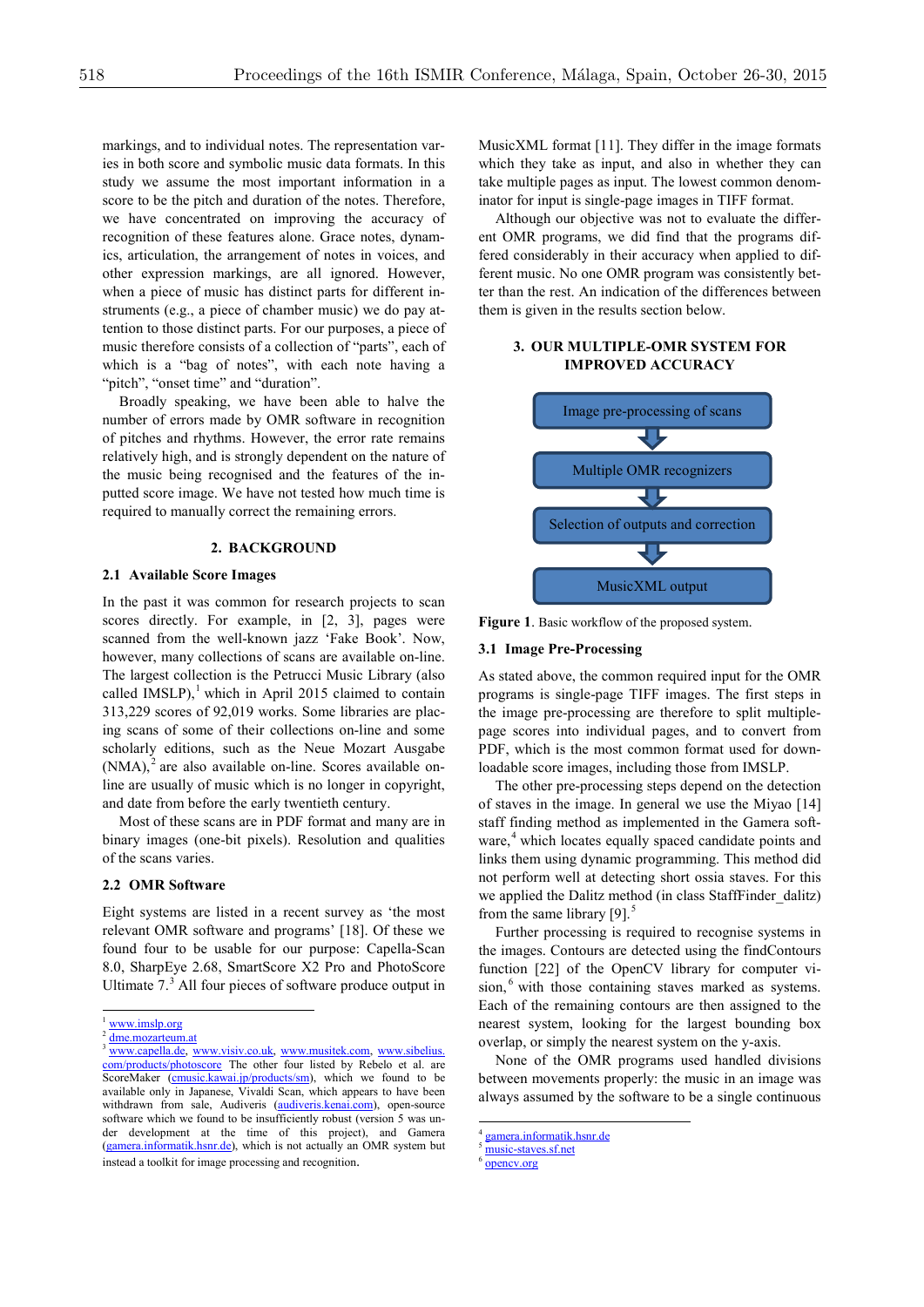piece of music. This is not problematic in a process which depends on the intervention of a human operator. However, this is inefficient and not scalable for large-scale batch processing. Therefore, we implemented a process which recognises the beginnings of movements, or new sections, from the indentation of the first system of staves. Where indented staves are detected, the output is two or more TIFF files containing images of those staves which belong to the same movement or section. This procedure correctly separated all cases in our test dataset.

A second common source of error was found to be 'ossia' segments. An ossia is a small staff in a score, generally placed above the main staff, that offers an alternative way of playing a segment of music, for example, giving a possible way of realising ornaments. The OMR programs tended to treat these as regular staves, leading to significant propagation errors. Since, as indicated above, our aim was to improve the recognition accuracy of pitches and rhythms only, ossia staves would not contain useful information consistent with this aim. The best course of action was to simply remove them from the images. Therefore, the minimum bounding rectangle which included any staff that was both shorter than the main staff and smaller in vertical size, and any symbols attached to that staff (in the sense of there being some line of black pixels connected to that staff), was removed from the image. We did not separately test the ossia-removal step, but found that a few cases were not removed properly.

#### **3.2 Post-Processing: Comparison and Selection**

The images resulting from the pre-processing steps described above are then given as input to each of the four OMR programs. Output in MusicXML from each OMR program for every separate page for each score is combined to create a single MusicXML file for that score and that OMR program. As mentioned above, we chose to concentrate on the most important aspects of musical information, and so the post-processing steps described below ignored all grace notes and all elements of the MusicXML which did not simply describe pitch and rhythm. Most of the processing is done using music21 [8], using its data structures rather than directly processing the MusicXML.

The most common errors in the output are incorrect rhythms and missing notes. Occasionally there are errors of pitch, most often resulting from a failure to correctly recognise an accidental. Rests are also often incorrectly recognised, leading to erroneous rhythms. Sometimes larger errors occur, such as the failure to recognise an entire staff (occasionally a result of curvature in the scan), and the failure to correctly recognise a clef, can lead to a large-scale propagation of a single error.

The aim of our post-processing of MusicXML outputs was to arrive at a single combined MusicXML output which contained a minimum number of errors. However, this aim was challenging to fulfil because it was not possible to determine, based on the MusicXML alone which details are correct and which are incorrect. Our general approach, following Bugge *et al.* [4] is to align the outputs and to use majority voting as a basis for deciding which details are correct and which are incorrect.

The first post-processing steps apply to music with more than one voice on a single staff (as is common in keyboard music). Different OMR programs organise their output in different ways and some reorganisation is necessary to ensure that proper matching can take place. The steps in this part of the process are:

a) **Filling gaps with rests**. In many cases, rests in voices are not written explicitly in the score, and the OMR software recognises rests poorly. Furthermore, while music21 correctly records the timing offsets for notes in voices with implied rests, MusicXML output produced from music21 in such cases can contain errors where the offset is ignored. To avoid these problems, we fill all gaps or implied rests with explicit rests so that all voices in the MusicXML contain symbols to fill the duration from the preceding barline.

b) **Converting voices to chords**. The same music can be written using chords in some editions but separate voices in others. (See Figure 2 for an example.) To allow proper comparison between OMR outputs, we convert representations using separate voices into representations that use chords.



**Figure 2.** Extracts from the NMA and Peters editions of Mozart piano sonata K. 282, showing chords in the NMA where the Peters edition has separate voices.

c) **Triplets**. In many piano scores, triplets are common, but not always specified. Some OMR programs correctly recognise the notes, but not the rhythm. Our application detects whether the length of a bar (measure) matches with the time signature in order to determine whether triplets need to be inserted where notes beamed in threes are detected.

A grossly inaccurate output can lead to poor alignment and poor results when combining outputs. Therefore, it is better to exclude outputs which contain a lot of errors from subsequent alignment and voting, but again it is not possible to determine whether an output is grossly inaccurate on the basis of its contents alone. We once again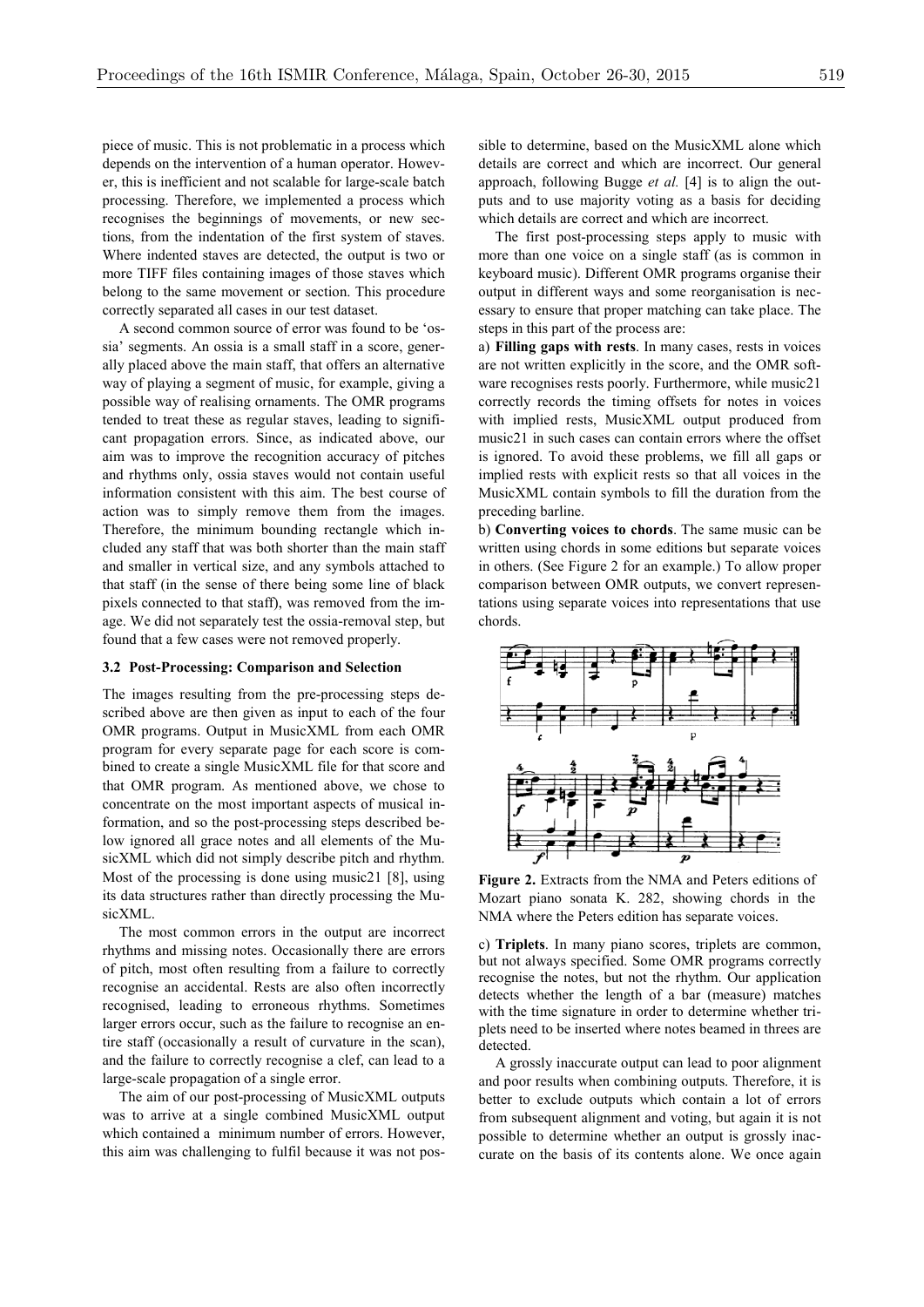

employed the idea of majority voting: an output which is unlike the others is unlikely to be correct.

**Figure 3.** Example of phylogenetic tree with pruning of distant branches.

To determine how much outputs are like each other, we adopted the mechanism of 'phylogenetic trees' by UPGMA [24]. This mechanism is designed to cluster DNA sequences according to their similarity. Instead of a DNA string, each staff can be converted into a pitchrhythm sequence and compared in pairs using the Needleman-Wunsch algorithm [15]. This process leads to the establishment of a similarity matrix and phylogenetic tree. Once the tree is configured, distant branches can be removed by a straightforward operation. So far, our best results have been obtained by using the three or four closest OMR outputs and discarding the rest. An evaluation of a more complex algorithm for pruning trees is left for future research.

## **3.3 Post-Processing: Alignment and Error-Correction**

In order to determine the correct pitch or duration of a note, on the basis of majority voting, we need to know that the possible values in the different outputs refer to the same note. Therefore, it is necessary to align the outputs so that: the appropriate details in each output can be compared; a majority vote can be made; the presumably correct details can be selected; and a composite output can be constructed using these details.

There are two methods to align outputs, which we refer to as 'top-down' and 'bottom-up'. The first method aims to align the bars (measures) of the outputs so that similar bars are aligned. The second method aims to align the individual notes of the outputs irrespective of barlines. The first works better in cases where most barlines have been correctly recognised by the OMR software but the rhythms within the bars might be incorrectly recognised due to missing notes or erroneous durations. The second works better in cases where most note durations have been correctly recognised but the output is missing or contains extra barlines. In the following section, we explain the bottom-up process and how we combine the outputs from parts in order to obtain a full score. An explanation of our top-down approach used in earlier work can be found in [16].

## *3.3.1 Bottom-Up Alignment and Correction, Single Parts*

Bottom-up alignment is applied to sequences of symbols from a single staff or a sequence of staves that correspond to a single part in the music. This might come from MusicXML output of OMR applied to an image of a single part in chamber music, such as a string quartet, full score, or keyboard music in which the staves for the right and left hands are separated. Each non-ignored symbol represented in the MusicXML (time signature, key signature, note, rest, barline, etc.) is converted to an array of values to give the essential information about the symbol. The first value gives the type of symbol plus, where appropriate, its pitch and/or duration class (i.e., according to the note or rest value, not the actual duration taking into account triplet or other tuplet indications). Alignment of OMR outputs, once again using the Needleman-Wunsch algorithm, is done using these first values only. In this way we are able to avoid alignment problems which might otherwise have occurred from one edition of a piece of music indicating triplets explicitly and another implicitly implying triplets, or from one OMR recognising the triplet symbol and another not recongising the symbol. All outputs are aligned using the neighborjoining algorithm [20], starting with the most similar pair. A composite output is generated which consists of the sequence of symbols which are found to be present at each point in at least half of the outputs.



**Figure 4.** Example of removal of voices for alignment and subsequent reconstruction.

In the case of music where a staff contains more than one voice, such as in piano music, we adopt a procedure which creates a single sequence of symbols (see Figure 4). To achieve this, notes and rests are ordered first by their onset time. Next, rests are listed before notes and higher notes listed before lower notes. The result is a canonical ordering of symbols that make up a bar of multivoice music. This means that identical bars will always align perfectly. Voice information (i.e., which voice a note belongs to) is recorded as one of the values of a note's array. However, this information is not taken into account when the correct values are determined by majority voting. Instead, voices are reconstructed when the aligned outputs are combined. Although, this means that the allocation of notes to voices in the combined output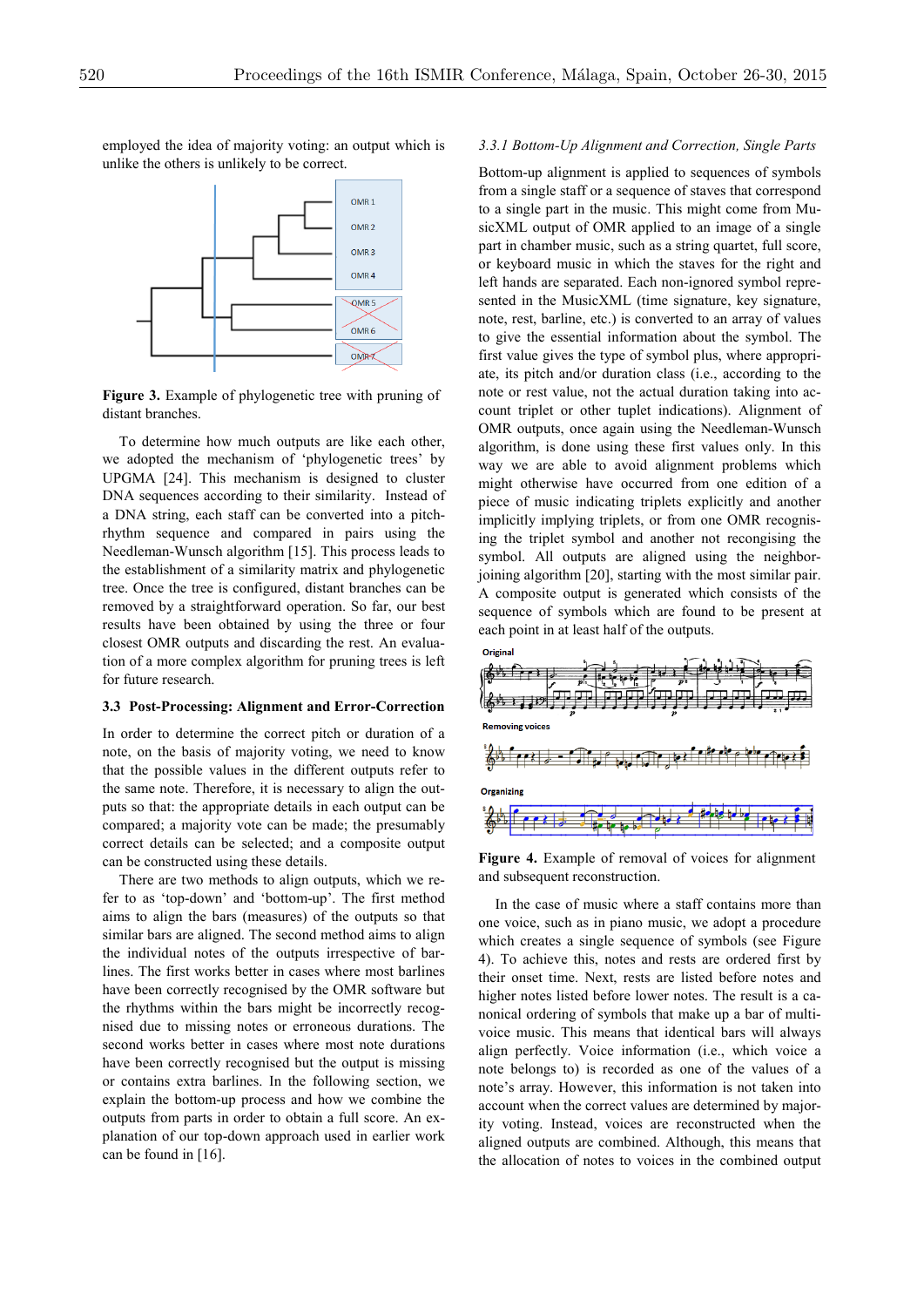might not match any of the inputs (and indeed might not be deemed correct by a human expert), we found considerable variability in this aspect of OMR output and therefore could not rely upon it. At the same time, as in the pre-processing of MusicXML outputs from the OMR programs, additional rests are inserted into the combined output in order to ensure that every voice is complete from the beginning of each bar.

# *3.3.2 Top-Down Combined Output, Full Score*

To generate a MusicXML representation of the full score, the results of alignment of the separate parts/staves need to be combined. Often the results for the constituent parts do not contain the same number of bars (measures), usually because of poor recognition of 'multi-rests' (i.e., several bars of rest that look like a single bar), or because of missing barlines. Sometimes OMR software inserts barlines where there are none. To achieve parts with the same number of bars and the best construction of the full score, the following steps are implemented:

a) **Finding the best full score OMR**. As a result of errors in recognising systems and staves, OMR is more likely to increase than reduce the number of bars. In the case of chamber music (e.g., string quartets), it is common to find OMR putting bars from one part in another part, adding extra rest bars and increasing the global number of bars. A simple algorithm is therefore used to select the OMR output that contains the smallest number of bars and the correct number of parts. We have found this to work correctly in most cases. As an example, the 724 bars in Mozart's string quartet K. 387 can be converted into 747, 843, 730 and 764 bars by different OMR programs. Figure 5 shows the result of OMR errors in interpreting the arrangement of staves, in this case causing two bars to be converted into four. One system of staves is mis-interpreted as two staves, and what is actually the second violin part is read as a continuation of the first violin part. In this case there is also the very common error of misreading the alto clef.



**Figure 5.** Displacement of parts in a string quartet.

b) **Aligning parts against the best full score**. Every bar of each part is converted into a sequence of hash values on the basis of the pitch and rhythm of the contents of the bar. The parts are aligned bar-by-bar (top-down approach) using the Needleman-Wunsch algorithm, and empty bars are introduced where needed. To determine

the similarity of each pair of bars, the Needleman-Wunsch algorithm is used to align the contents of the two bars, and the aggregate cost of the best alignment taken as a measure of the similarity of the bars. For further detail, see [16]. This procedure results in correct vertical alignment of most of the bars and adds multi-rests that were not properly recognised in single parts.

## **3.4 Implementation**

Our research was conducted using the Microsoft Windows operating system. This was because SharpEye only operates with this system. (The other three have versions for Windows and Macintosh systems.) Software was written in Python and made use of the Gamera and music21 libraries.

The items of OMR software used were designed for interactive use, so it was not a simple matter to integrate them into a single workflow. For this purpose we used the Sikuli scripting language.<sup>1</sup>

A cluster of six virtual machines running Windows Server 2012, controlled by a remote desktop connection, was setup to run the OMR software and our own pre- and post-processing software. To generate MusicXML from a set of scans of a piece of music, the required scans need to be stored in a particular directory shared between the different machines. The setup also provides different levels of Excel files for evaluating results.

With the exception of the commercial OMR programs. the software and documentation are available at https://code.soundsoftware.ac.uk/projects/multiomr and at http://github.com/MultiOMR.

#### **4. EVALUATION**

## **4.1 Materials**

To test our system, we chose to use string quartets and piano sonatas by Mozart, because both scans and preexisting symbolic music data for these pieces are available. The pieces tested were the string quartets dedicated to Joseph Haydn (K. 387, 421, 428, 458, 464 and 465) and the first six piano sonatas (K. 279, 280, 281, 282, 283 and 284). The sources have been taken from IMLSP (Peters edition, full scores and parts) and NMA (full scores). Ground truth files in Humdrum Kern format or MusicXML (when available) were downloaded from KernScores.<sup>2</sup> Two movements, (K. 428, mov. 4 and K. 464, mov. 1) are not yet complete on KernScores and so have not been evaluated. The string-quartet dataset included a total of 459 pages of music notation and the piano-sonata set 165 pages.

## **4.2 Results**

For each piece, the output resulting from our system was compared with the data derived from KernScores and the

www.sikuli.org

 $2 \overline{\text{kern}.\text{ccarh.org}}$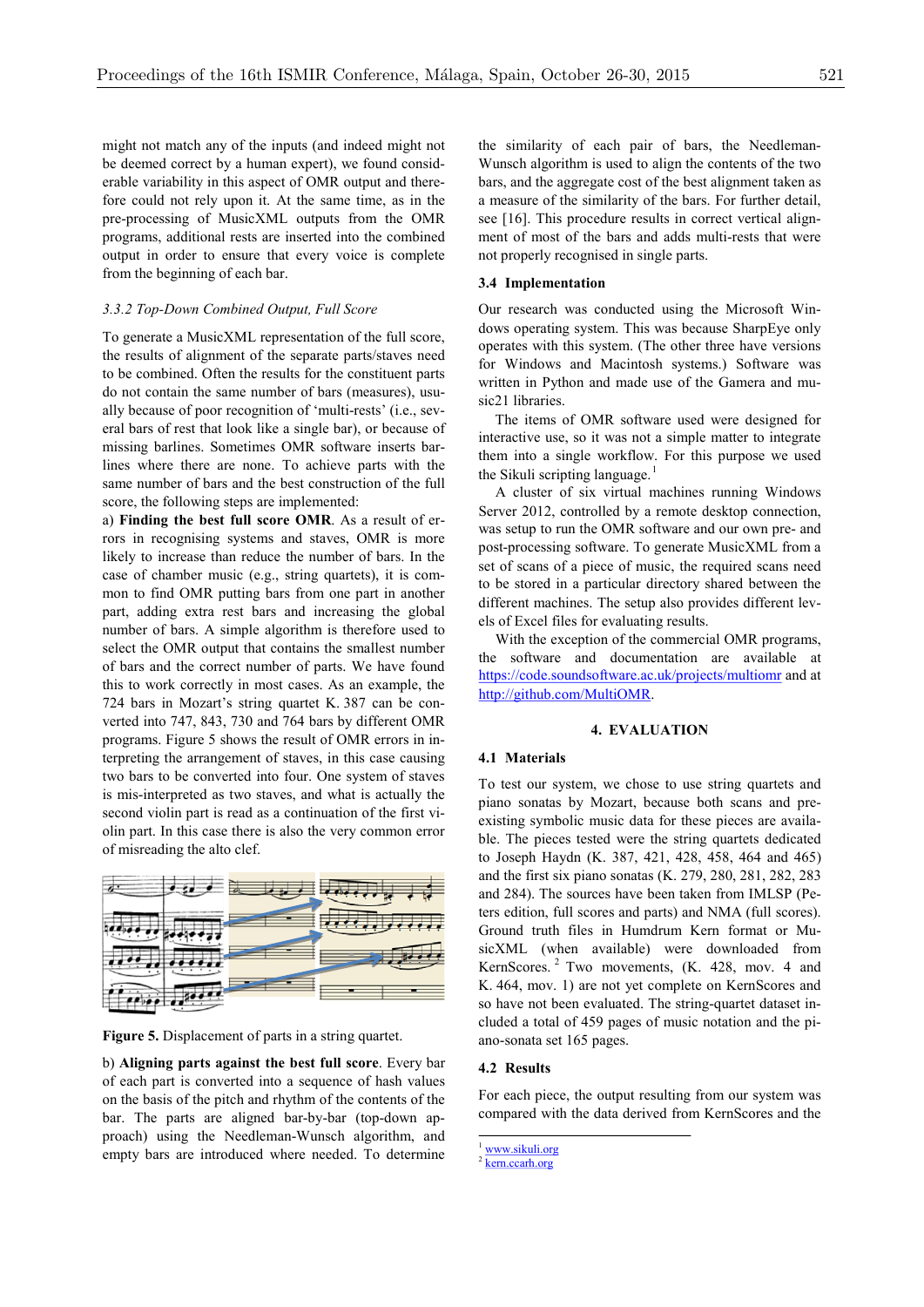recognition rate for notes was calculated (i.e., the percentage of notes in the original which were correctly represented in the output). Errors found in the output of our system compared to the ground truth were recorded in Excel and MusicXML files. These provided information about each incorrect note and its position in the score, the accuracy of the overall result, and the accuracy of each OMR program, plus colour-coding in the MusicXML file to indicate omissions, errors and insertions.

|                       | OUT   | СP    | PS    | SE    | SS    |
|-----------------------|-------|-------|-------|-------|-------|
| Piano                 | 95.11 | 74.26 | 86.13 | 91.86 | 85.40 |
| <b>String Quartet</b> | 96.12 | 47.84 | 81.47 | 86.65 | 82.40 |
| Average               | 95.61 | 61.05 | 83,80 | 89,25 | 83.90 |

Table 1. Overall recognition rates. OUT = our system;  $CP = Capella-Scan$ ;  $PS = PhotoScore$ ;  $SE = SharpEye$ ; SS = SmartScore.



**Figure 8.** Overall recognition rates. For codes see the caption to Table 1.

Summary results are shown in Figure 8 and Table 1. As can be seen, overall, the output of our system was found to be better than all the OMR programs. The difference in recognition rates is higher for the string quartets due to very poor recognition in some cases for the Peters full score edition. One of the main strengths of our system rests with having consistent recognition rates of around 95% in most cases. This can be attributed to the automatic removal of scores poorly recognised at the phylogenetic-tree stage. This pruning removes a large amount of noise introduced by some OMR systems. A second strength is the lack of hard-coded rules. For instance, some OMR programs are better at recognising triplets and others at detecting pitch. Furthermore, the situation can change with new versions of OMR software and the introduction of new OMR programs. For our system to incorporate new versions and new OMR programs, all that is required is to add the necessary scripts in Sikuli to use those programs to generate MusicXML output from a given set of score images.

The entire process (six complete string quartets using parts and full scores), employing six virtualised machines in parallel, with an Intel Xeon processor of 3.30GHz, takes around 3 hours to complete.

# **5. FUTURE PROSPECTS**

We have shown that by using pre-processing techniques and combining results from different OMR programs and different sources, we can significantly reduce the number of errors in optical music recognition. For those compiling corpuses of musical data in symbolic format, this would increase efficiency and save considerable effort. Furthermore, the reduction in error rate means that research which relies on large quantities of musical data which was previously impossible because it would be too costly to compile the data might now become possible. Large quantities of data can now be easily derived from scans available from IMSLP and elsewhere. Although errors remain in the output, the reduced error rate compared with raw OMR programs output will enable more valid results to be derived from statistical studies which previously lacked validity. Nevertheless, it should be noted that the number of errors which remain will still be too high for musicological research which assumes near 100% accuracy in the data.

Our research has made clear the limitations of current commercial OMR software. For example, in [16] we proposed the image pre-processing to extract separate bars in order to arrive at a better alignment of outputs that come from different OMR programs. However, we discovered that the OMR programs were generally incapable of producing any useful output from a single bar of music so we had to abandon this idea. It is our judgement, based on the project reported here, that further improvement of our system will require the limitations associated with current OMR software to be overcome. This may require a fundamentally different approach to currently available OMR programs.

Some possible directions have been proposed in the literature. For instance, Fahmy & Blostein [10] proposed a method based on rewriting graphs arising from raw symbol-recognition to produce graphs that conform more closely to musical constraints. Bainbridge & Bell [1] have also proposed making greater use of the semantics of musical notation. Raphael and co-workers [12, 17] have proposed a Bayesian approach based on likelihood, again taking account of musical constraints. Church & Cuthbert [7] proposed correcting errors by using information from similar musical sequences in the same piece of music. Finally, Rossant & Bloch [19] proposed the use of fuzzy logic. Since all of these approaches aim to take an image of a score and output the symbols which are represented in that score, they could be incorporated into the workflow described here, and its output combined with other outputs to further improve recognition.

## **6. ACKNOWLDGEMENTS**

This work was supported with funding from the Arts and Humanities Research Council (AHRC; AH/L009870/1).